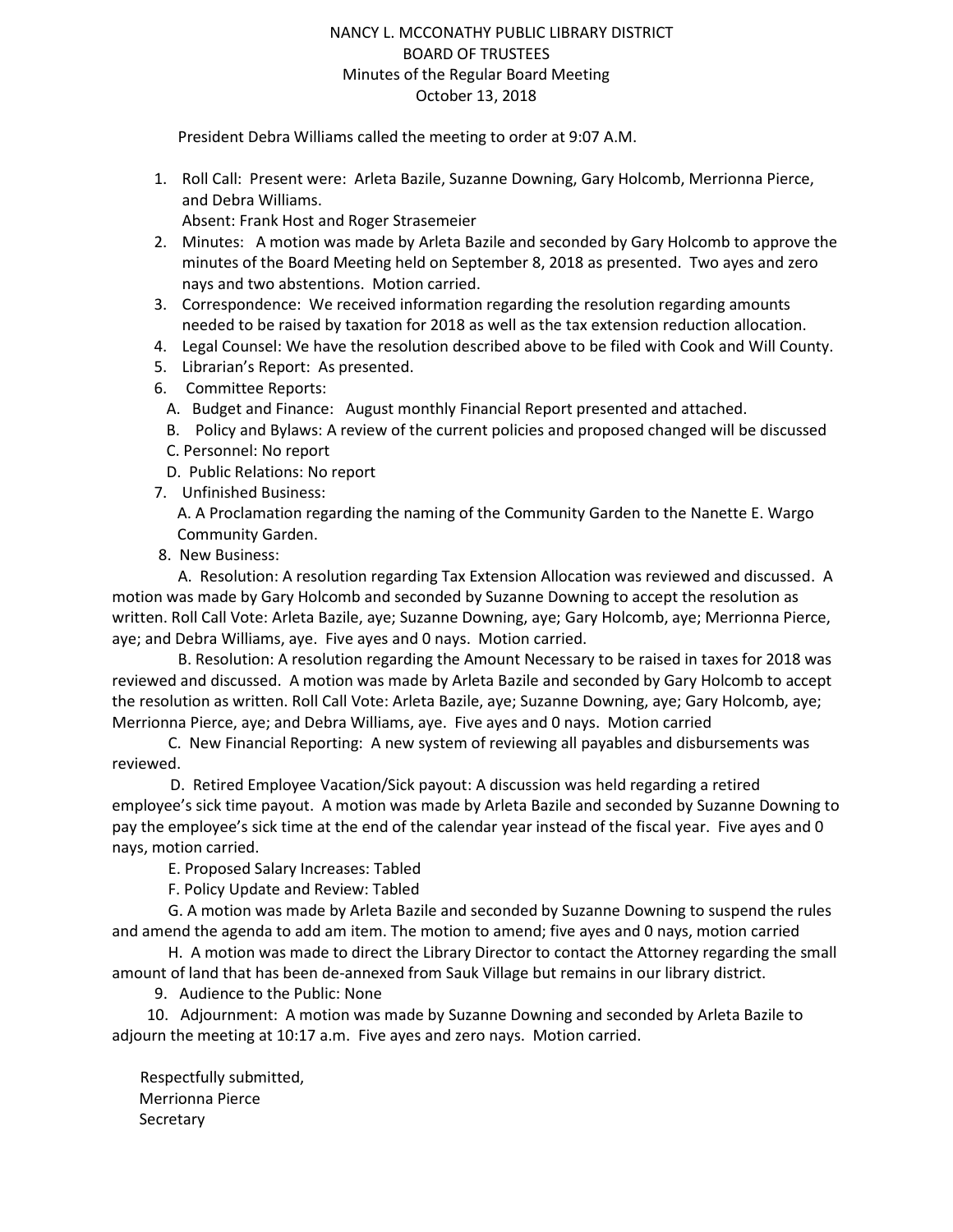## **NANCY L. MCCONATHY PUBLIC LIBRARY DISTRICT BOARD OF TRUSTEES Special Agenda Minutes Policy Review October 18, 2018**

The meeting was called to order at 6:01 p.m. by President Debra Williams.

- 1. Roll Call: Present were: Suzanne Downing, Gary Holcomb, Roger Strasemeier and Debra Williams. Absent: Arleta Bazile, Frank Host, and Merrionna Pierce
- 2. General and Staff Policies were reviewed. After completion, a motion was made to amend the agenda to add item 3, a motion to approve the general library policy with the corrections made, as well as to add item 4, a motion to approve the staff policy with the removal of Section 6 Part 2 pending further review. Debra Williams made the motion, Gary Holcomb seconded the motion; 4 ayes, 0 nays, motion carried.
- 3. A motion to approve the general library policy with the corrections suggested. Debra Williams made the motion, Gary Holcomb seconded the motion; 4 ayes, 0 nays, motion carried.
- 4. A motion to approve the staff policy with the removal of Section 6 Part 2 pending further review. The Board would like to review the corrected changes to section 6 part 2 at the November meeting for approval. Roger Strasemeier made the motion and Gary Holcomb seconded the motion; 4 ayes, 0 nays, motion carried.
- 5. Audience to the Public: None
- 6. Adjournment: A motion was made by Roger Strasemeier and seconded by Gary Holcomb to adjourn the meeting at 8:16 p.m.

Respectfully submitted, Suzanne Downing Acting Secretary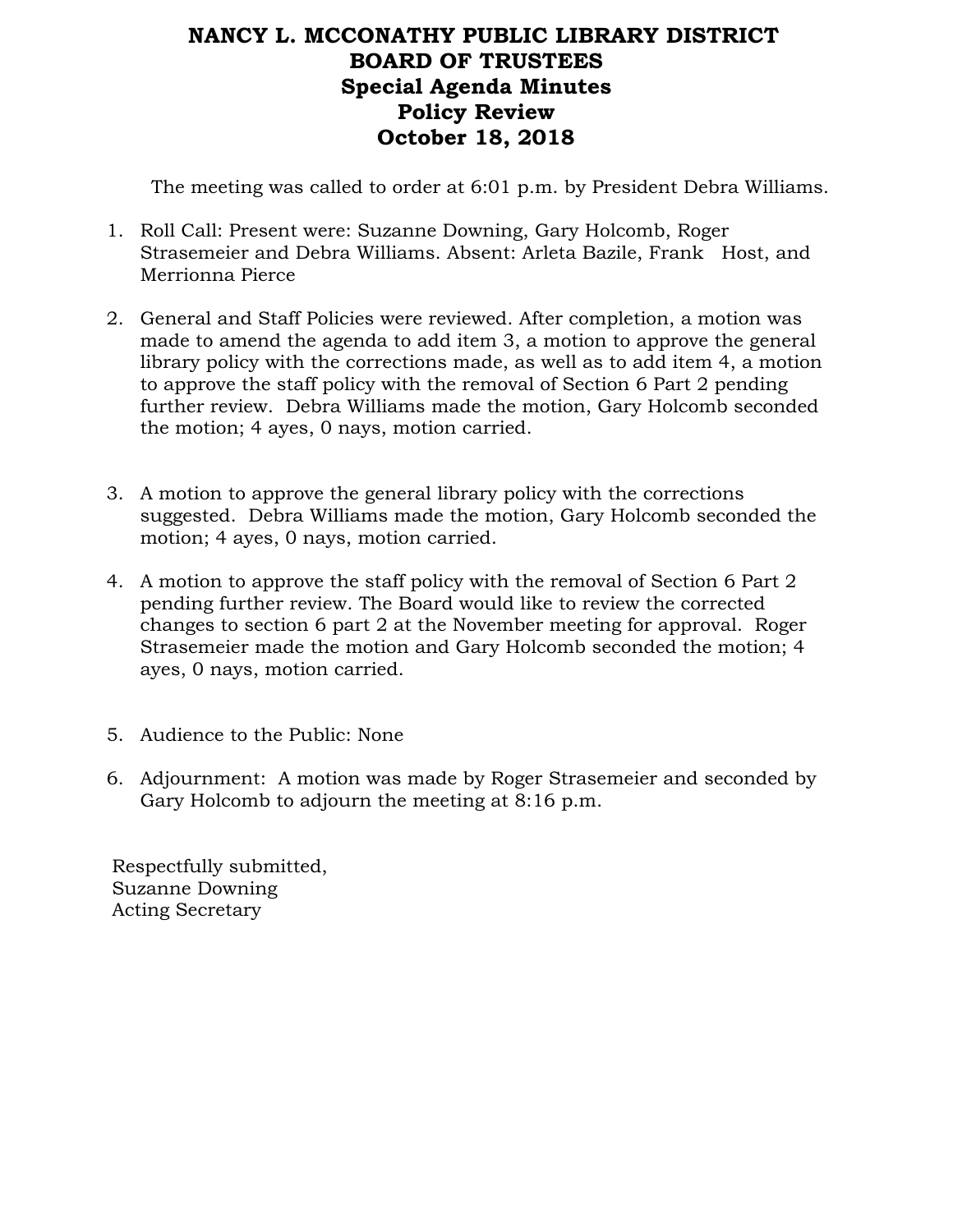President Debra Williams called the meeting to order at 9:10 A.M.

1. Roll Call: Present were: Gary Holcomb, Merrionna Pierce, Roger Strasemeier and Debra Williams.

Absent: Arleta Bazile, Suzanne Downing, Frank Host

Open to Public for Tax Levy Hearing: No one was present.

A motion was made by Gary Holcomb and seconded by Roger Strasemeier to return to the regular meeting. All ayes, motion carried.

- 2. Minutes: A motion was made by Roger Strasemeier and seconded by Gary Holcomb to approve the October minutes as presented.
- 3. Correspondence: None.
- 4. Legal Counsel: The Director informed the Board that the Village of Sauk Village has sold their parcel of land in Will County. This piece of land is under the Library's jurisdiction. The Director has reached out to the Attorney and the Will County Clerk for direction. Both entities stated that the sale of the property does not change the library jurisdictions, and that the Library has nothing further to do at this time.

The attorneys submitted the Tax Levy Ordinance and Truth in Taxation Resolution for review. The Library will be asking for a 10% loss coverage again this year.

- 5. Librarian's Report: As presented.
- 6. Committee Reports:
	- A. Budget and Finance: March monthly Financial Report presented and attached.
	- B. Policy and Bylaws: No report

C. Personnel: Multiple board members were interested in changing the current policy to provide benefits to the staff. A survey was presented regarding what other libraries offer their staff in terms of benefits. - see attached.

 D. Public Relations: Trustee Williams presented that an employee has created and started circulating an electronic newsletter containing information regarding library programs and events.

- 7. Unfinished Business: None
- 8. New Business:

 A. Salary ranges were reviewed for all staff per Board request. No action was taken at this time.

 B. The Tax Levy Ordinance was again reviewed. A motion was made by Roger Strasemeier and seconded by Gary Holcomb to approve. Roll Call Vote: Gary Holcomb, aye; Merrionna Pierce, aye; Roger Strasemeier, aye; and Debra Williams, aye. Four ayes and 0 nays. Motion carried C. A motion was made by Gary Holcomb and seconded by Roger Strasemeier to approve tax resolution as written. Roll Call Vote: Gary Holcomb, aye; Merrionna Pierce, aye; Roger Strasemeier, aye; and Debra

Williams, aye. Four ayes and 0 nays. Motion carried

D. A discussion was had the end of fiscal year 17-18 audit. The Library was found in compliance and now just needs to accept the audit so that it can be filed with the State. A motion was made by Roger Strasemeier and seconded by Debra Williams. Roll Call Vote: Gary Holcomb, aye; Merrionna Pierce, aye; Roger Strasemeier, aye; and Debra Williams, aye. Four ayes and 0 nays. Motion carried

E. A discussion was held regarding the desire to go to bid for the Library Accounting and Auditing firms. A motion was made to allow the Director so seek companies for accounting and auditing purposes. Roll Call Vote: Gary Holcomb, aye; Merrionna Pierce, aye; Roger Strasemeier, aye; and Debra Williams, aye. Four ayes and 0 nays. Motion carried